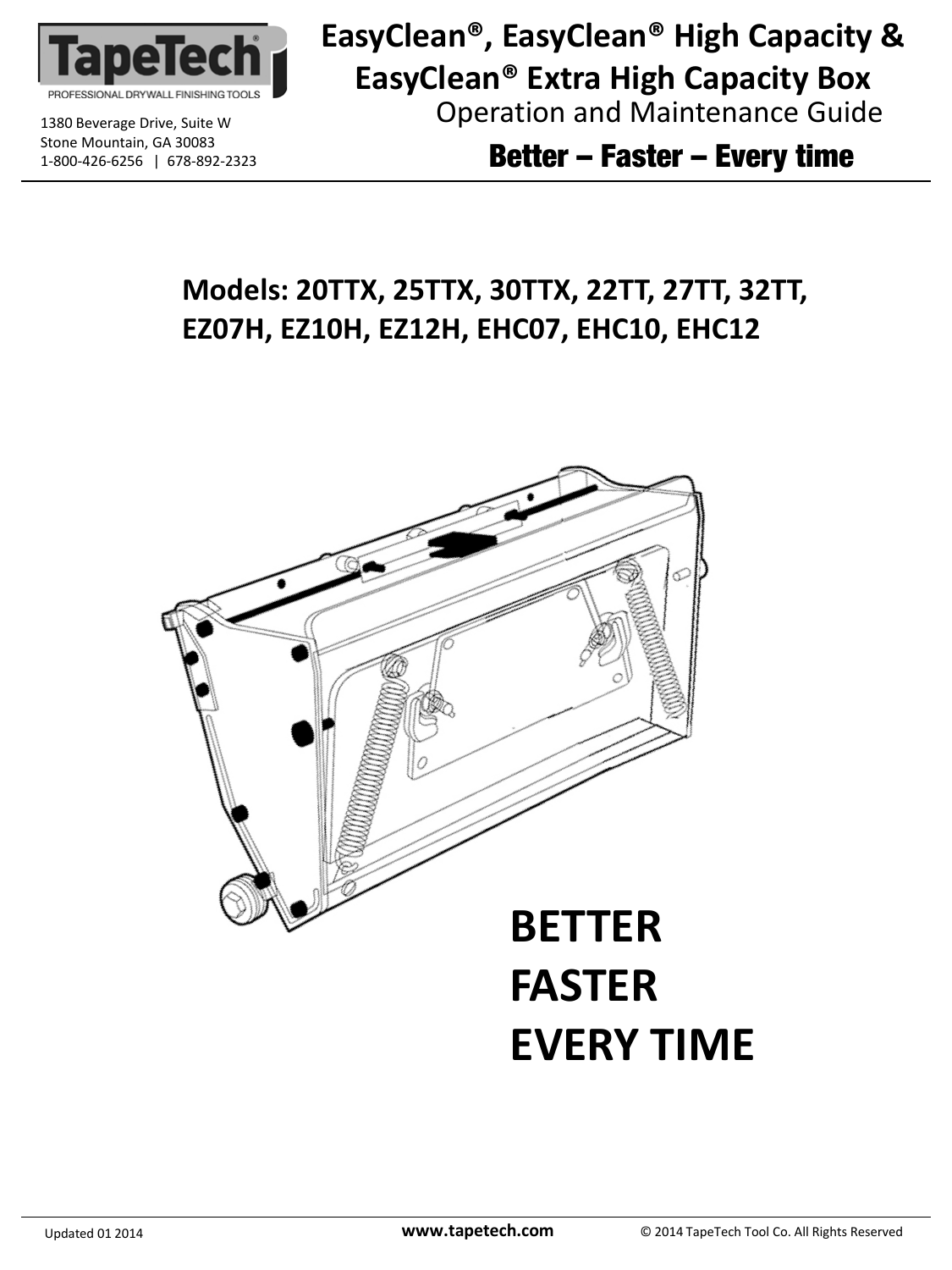

# 1380 Beverage Drive, Suite W CODECAL CONNECTION And Maintenance Guide **EasyClean®, EasyClean® High Capacity & EasyClean® Extra High Capacity Box**

1-800-426-6256 | 678-892-2323 Better – Faster – Every time

*Models: 20TTX, 25TTX, 30TTX, 22TT, 27TT, 32TT, EZ07H, EZ10H, EZ12H, EHC07, EHC10, EHC12*

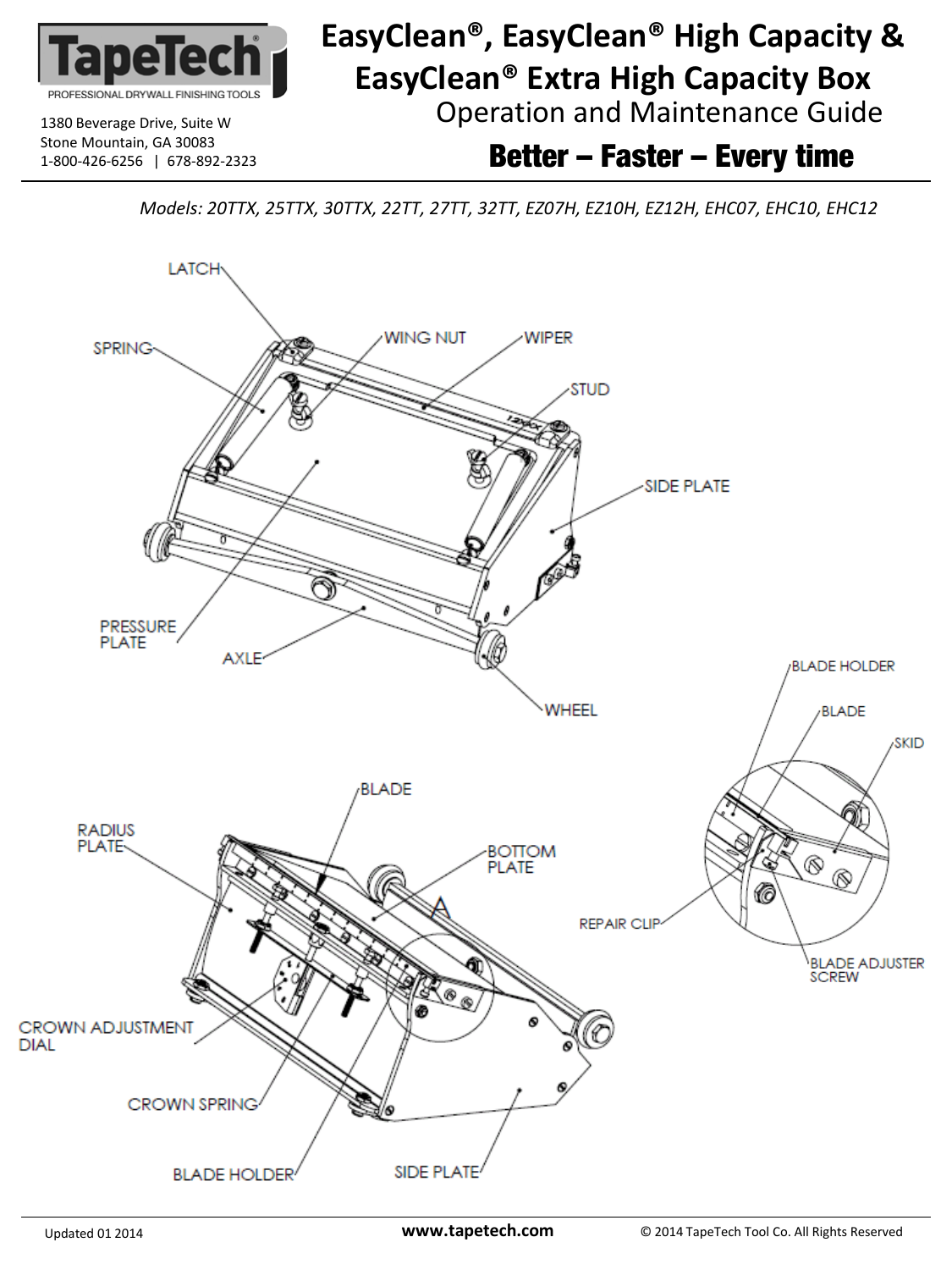

# 1380 Beverage Drive, Suite W **Operation and Maintenance Guide EasyClean®, EasyClean® High Capacity & EasyClean® Extra High Capacity Box**

 $\frac{1}{1-800-426-6256}$  | 678-892-2323 **Better – Faster – Every time** 

*Models: 20TTX, 25TTX, 30TTX, 22TT, 27TT, 32TT, EZ07H, EZ10H, EZ12H, EHC07, EHC10, EHC12*

## **Operation**

The EasyClean® finishing box , EasyClean® High Capacity and EasyClean® Extra High Capacity Finishing boxes apply joint compound over taped joints. They come in three widths, generally used for finishing as follows: 7" (175 mm): applies bed coat 10" (250 mm): applies finish coat 12" (300 mm): applies skim coat



These tools require little effort to operate and are designed to produce uniform results every time. The difference in the two boxes are their capacity and cleaning; the EasyClean® High Capacity Box and Extra High Capacity Box holds more joint compound and is even easier to clean because the back opens even more than the standard EasyClean™ boxes.

The boxes are controlled by a specially designed handle. These handles come in multiple lengths from 34" to 72" as well as an XTender™ Handle that adjusts between 41" and 63". The handle is attached to the box by sliding the box onto the handle and tightening the two wing nuts.

Load the box through the opening behind the blade using the box adapter with the slot adapter inserted.

To apply compound, draw the box steadily along the joint while applying pressure with the handle. This dispenses compound through the opening at a steady rate. The tool is always run with the wheels leading and the blade trailing. The handle should lead the box, except at the end of joints.

The adjustable metal blade trowels the compound with the precise crown needed. This is set using the crown adjustment wheel. This dial controls the amount of crown left by the box with #1 being the most and #5 the least.

Before starting to run any joint, lock the box handle at a slight angle by squeezing the handle grip with one hand. Your other hand should grip the handle near the box.

Place the box at the end of the joint and apply pressure with the handle to start the compound flowing. Release the hand grip to unlock the handle and allow it to find its own natural position. Draw the tool along the joint, leading with the handle and applying pressure to distribute the joint compound onto the wallboard surface.

Near the middle of the joint, lock the handle and by gradually decreasing pressure, remove the box from the wallboard surface with a sweeping motion.

Reverse hand positions and begin again at the other end of the joint. Again draw the box along until you reach the previous stopping point. Lock the handle and remove the box from the surface with a sweeping motion. This procedure is followed for all ceiling joints and horizontal wall joints.